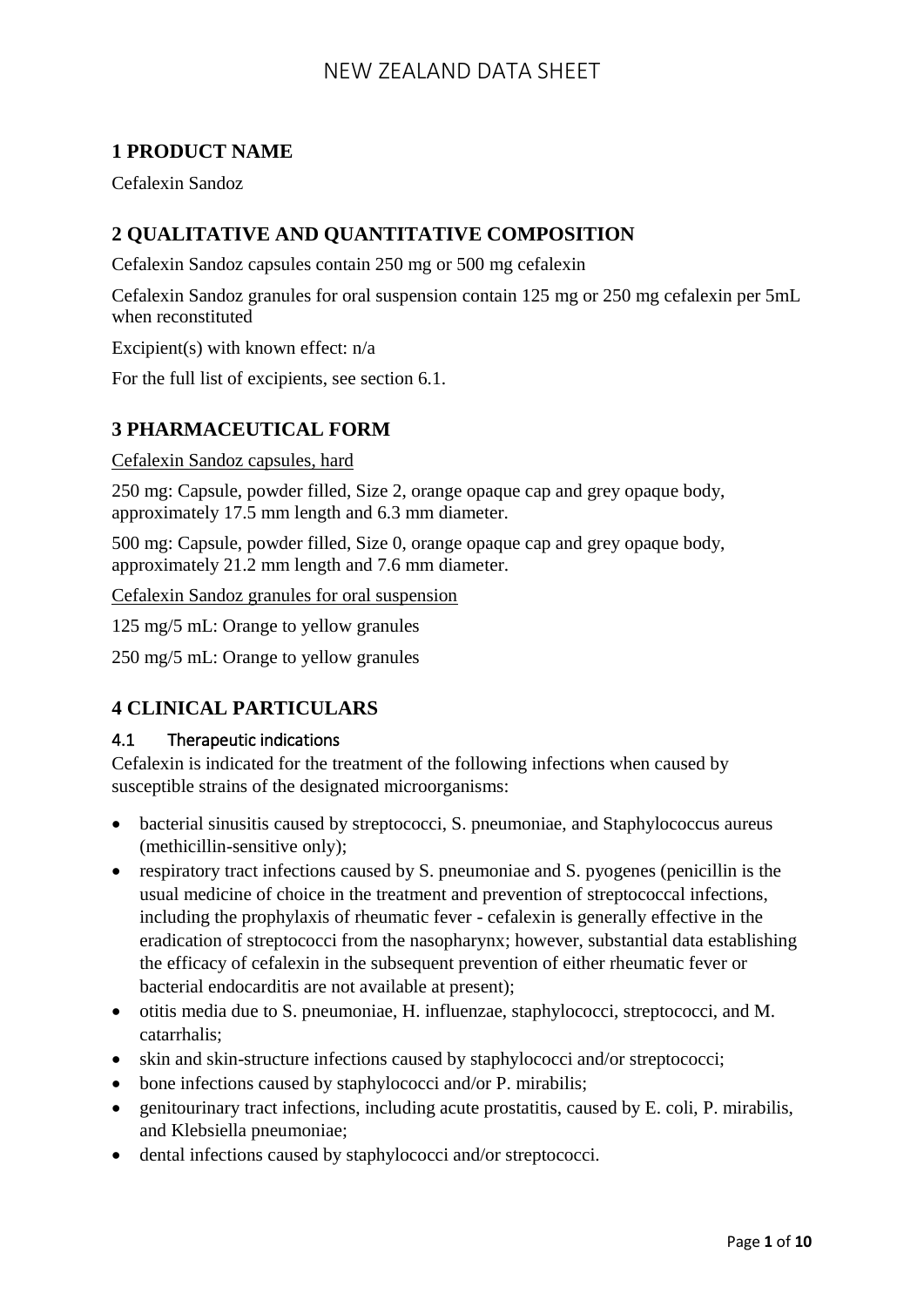Note - Culture and susceptibility tests should be initiated prior to and during therapy. Renal function studies should be performed when indicated.

### **4.2 Dose and method of administration**

Dosage

Cefalexin Sandoz is administered orally.

#### *Adults*

The adult dosage ranges from 1 to 4 g daily in divided doses. The usual adult dose is 250 mg every 6 hours. For the following infections, a dosage of 500 mg may be administered every 12 hours: streptococcal pharyngitis, skin and skin-structure infections, and uncomplicated cystitis in patients over 15 years of age. Cystitis therapy should be continued for 7 to 14 days. For more severe infections or those caused by less susceptible organisms, larger doses may be needed. If daily doses of cefalexin greater than 4 g are required, parenteral cephalosporins, in appropriate doses, should be considered.

#### *Children*

The usual recommended daily dosage for children is 25 to 50 mg/kg in divided doses. For streptococcal pharyngitis in patients over 1 year of age, mild, uncomplicated urinary tract infections, and for skin and skin-structure infections, the total daily dose may be divided and administered every 12 hours.

*Cefalexin Sandoz granules for oral suspension 125 mg/5 mL*

For a child weighing about 10 kg, give prepared suspension 2.5 to 5 mL four times a day or 5 to 10 mL twice a day.

For a child weighing about 20 kg, give prepared suspension 5 to 10 mL four times a day or 10 to 20 mL twice a day.

For a child weighing about 40 kg, give prepared suspension 10 to 20 mL four times a day or 20 to 40 mL twice a day.

*Cefalexin Sandoz granules for oral suspension 250 mg/5 mL*

For a child weighing about 10 kg, give prepared suspension 1.25 to 2.5 mL four times a day or 2.5 to 5 mL twice a day.

For a child weighing about 20 kg, give prepared suspension 2.5 to 5 mL four times a day or 5 to 10 mL twice a day.

For a child weighing about 40 kg, give prepared suspension 5 to 10 mL four times a day or 10 to 20 mL twice a day.

In severe infections, the dosage may be doubled.

In the therapy of otitis media, clinical studies have shown that a dosage of 75 to 100 mg/kg/day in 4 divided doses is required.

In the treatment of beta-haemolytic streptococcal infections, a therapeutic dosage of cefalexin should be administered for at least 10 days.

#### Administration

Cefalexin Sandoz capsules should be taken with a glass of water. Cefalexin Sandoz granules for oral suspension were developed specially for paediatric use.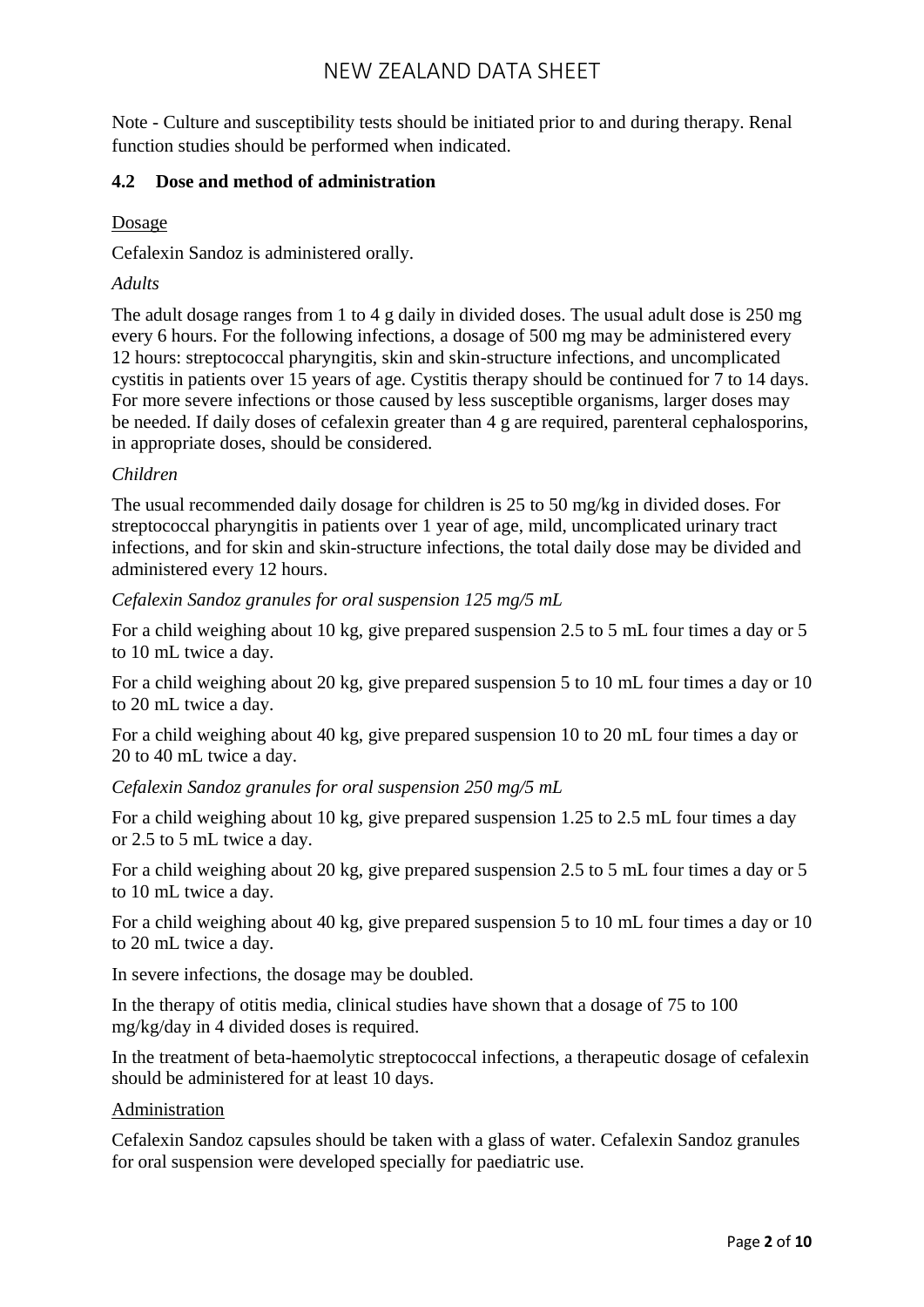For instructions on reconstitution of Cefalexin Sandoz granules for oral suspension, see section 6.6

#### **4.3 Contraindications**

Cefalexin is contraindicated in patients who have had previous experience of a major allergy or anaphylaxis to a cephalosporin or penicillin.

Cefalexin is contraindicated in patients who have experienced hypersensitivity to any of the excipients listed in 6.1.

#### Limitations

Cefalexin is not indicated in the management of bacterial infections of the brain or spinal column.

#### **4.4 Special warnings and precautions for use**

#### *Warnings*

Cefalexin should not ordinarily be given to those allergic to cephalosporins or to penicillins, especially where an allergic or urticarial reaction has occurred. Before cefalexin therapy is instituted, careful inquiry should be made concerning previous hypersensitivity reactions to cephalosporins, penicillins or other drugs. Cephalosporin C derivatives should be given cautiously to penicillin-sensitive patients. Serious acute hypersensitivity reactions may require adrenaline or epinephrine and other emergency measures. There is some clinical and laboratory evidence of partial cross-allergenicity of the penicillins and the cephalosporins. Patients have been reported to have had severe reactions (including anaphylaxis) to both medicines. Any patient who has demonstrated some form of allergy, particularly to medicines, should receive antibiotics cautiously. No exception should be made with regard to cefalexin.

Pseudomembranous colitis has been reported with virtually all broad-spectrum antibiotics (including macrolides, semisynthetic penicillins, and cephalosporins); therefore, it is important to consider its diagnosis in patients who develop diarrhoea in association with the use of antibiotics. Mild cases of pseudomembranous colitis usually respond to drug discontinuance alone. In moderate to severe cases, appropriate measures should be taken. Antibiotic associated pseudomembranous colitis has been reported with many antibiotics including cefalexin. A toxin produced with Clostridium difficile appears to be the primary cause. The severity of the colitis may range from mild to life threatening. It is important to consider this diagnosis in patient who develop diarrhoea or colitis in association with antibiotic use (this may occur up to several weeks after cessation of antibiotic therapy). Mild cases usually respond to drug discontinuation alone. However, in moderate to severe cases appropriate therapy with a suitable oral antibacterial agent effective against Cl. difficile should be considered. Fluids, electrolytes and protein replacement therapy should be provided when indicated. Drugs that delay peristalsis e.g. opiates and diphenoxylate with atropine, may prolong and/or worsen the condition and should not be used.

#### *Precautions*

Cefalexin should be given with caution to patients who have experienced symptoms of allergy associated with a cephalosporin or penicillin.

Pseudomembranous colitis and delaying peristalsis – Pseudomembranous colitis has been reported with virtually all broad-spectrum antibiotics. It is important to consider this diagnosis in patients who develop diarrhoea in association with the use of cefalexin. Drugs which delay peristalsis may prolong and/or worsen the condition and should not be used.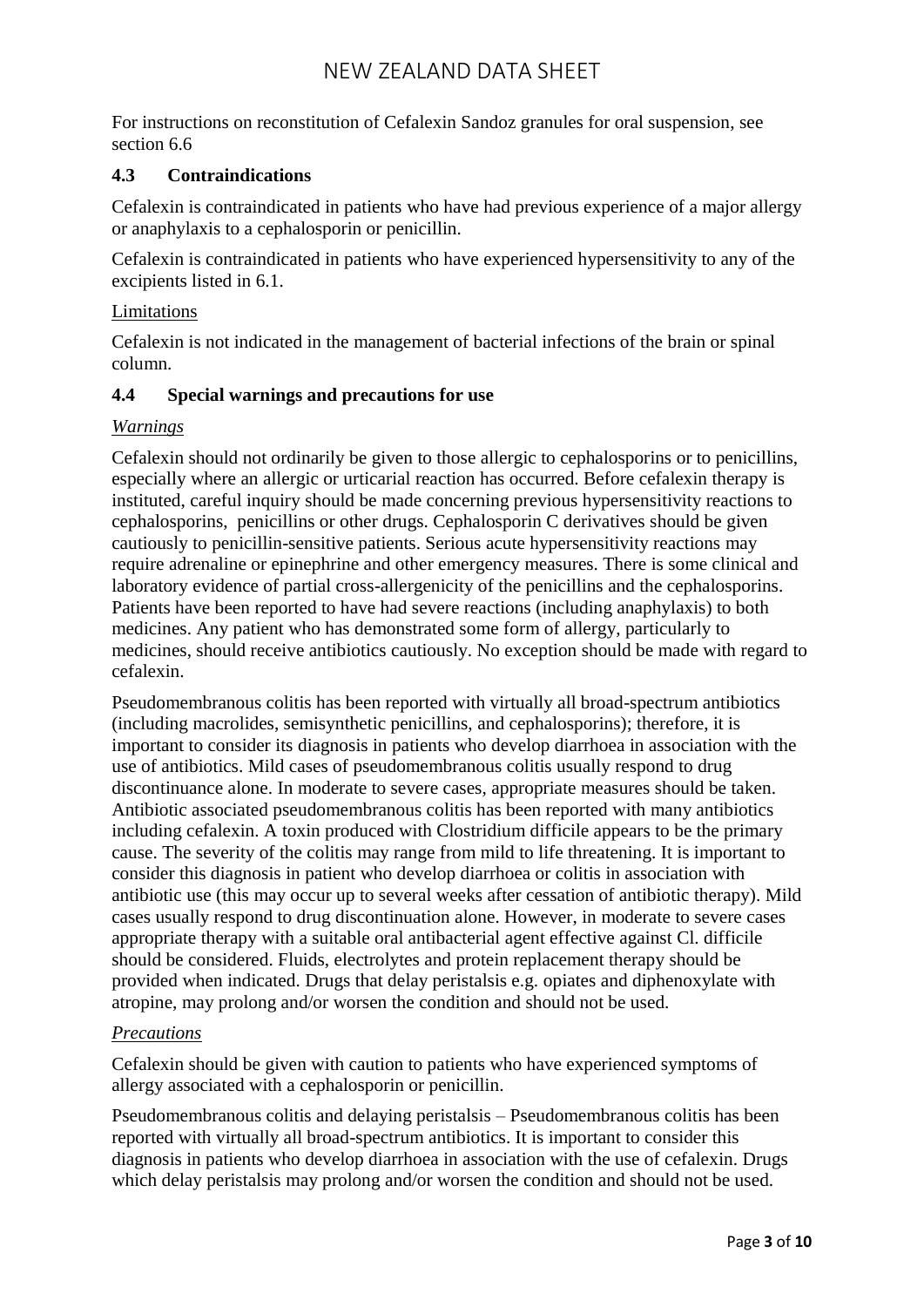Prothrombin time - Prolonged prothrombin time may occur in patients receiving protracted antimicrobial therapy.

Patients should be followed carefully so that any side effects or unusual manifestations of medicine idiosyncrasy may be detected. If an allergic reaction to cefalexin occurs, the medicine should be discontinued and the patient treated with the usual agents (e.g. adrenaline or epinephrine or other pressor amines, antihistamines, or corticosteroids).

Prolonged use of cefalexin may result in the overgrowth of non-susceptible organisms. Careful observation of the patient is essential. If superinfection occurs during therapy, appropriate measures should be taken.

Broad-spectrum antibiotics should be prescribed with caution in individuals with a history of gastrointestinal disease, particularly colitis.

Indicated surgical procedures should be performed in conjunction with antibiotic therapy.

Impaired renal function

Cefalexin should be administered with caution in the presence of markedly impaired renal function. Under such conditions, careful clinical observation and laboratory studies should be made because safe dosage may be lower than that usually recommended.

#### **4.5 Interaction with other medicines and other forms of interaction**

#### **Other medicines**

As with other beta-lactams, the renal excretion of cefalexin is inhibited by probenecid. As a result, cefalexin plasma levels are increased and sustained for longer periods.

A potential interaction between cefalexin and metformin may result in accumulation of metformin. In healthy subjects given single 500 mg doses of cefalexin and metformin, plasma metformin Cmax and AUC increased by an average of 34% and 24%, respectively, and metformin renal clearance decreased by an average of 14%. The interaction of cefalexin and metformin following multiple dose administration has not been studied. Administration of a cephalosporin to a metformin treated patient may result in increased metformin exposure. A potential interaction between cefalexin and metformin may result in accumulation of metformin.

As cephalosporins like cefalexin are only active against proliferating micro-organisms, they should not be combined with bacteriostatic antibiotics.

If associated with highly potent diuretics such as furosemide or other potentially nephrotoxic antibiotics (aminoglycosides, polymyxin, colistin), cephalosporins may show higher nephrotoxicity.

The combined use of cephalosporins and oral anticoagulants may prolong the prothrombin time.

Cephalosporins may reduce the effects of oral contraceptives.

### **Laboratory diagnostic tests**

Positive direct Coombs' tests have been reported during treatment with the cephalosporin antibiotics. In haematologic studies or in transfusion cross-matching procedures when antiglobulin tests are performed on the minor side or in Coombs' testing of newborns whose mothers have received cephalosporin antibiotics before parturition, it should be recognised that a positive Coombs' test may be due to the medicine.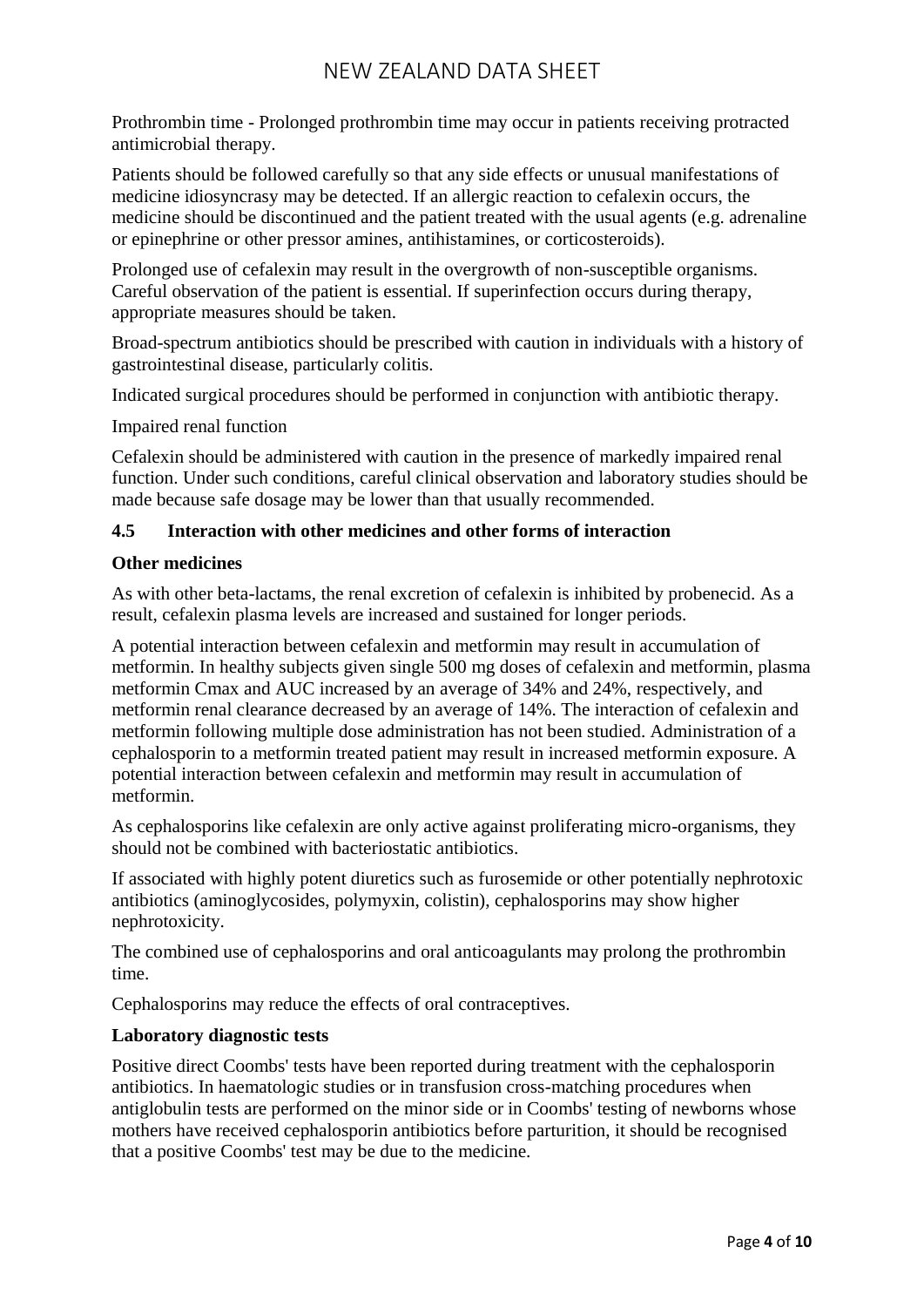Cefalexin may cause a false-positive glucose reaction in urine with Benedict's and Fehlings's solutions and also with tabletted reagents containing buffered copper (II) sulphate.

The quantitative determination of urinary protein excretion using strong acids is misleading during cefalexin therapy as precipitation of cefalexin in the urine may occur.

### **4.6 Fertility, pregnancy and lactation**

### *Use in pregnancy*

Assigned Category A by the Australian Drug Evaluation Committee. This category includes medicines which have been taken by a large number of pregnant women and women of childbearing age without any proven increase in the frequency of malformations or other direct or indirect harmful effects on the foetus having been observed.

The daily oral administration of cefalexin to rats in doses of 250 or 500 mg/kg prior to and during pregnancy, or to rats and mice during the period of organogenesis only, had no adverse effect on fertility, foetal viability, foetal weight, or litter size. Note that the safety of cefalexin during pregnancy in humans has not been established. Cefalexin showed no enhanced toxicity in weanling and newborn rats as compared with adult animals. Nevertheless, because the studies in humans cannot rule out the possibility of harm, cefalexin should be used during pregnancy only if clearly needed.

#### *Use in lactation*

The excretion of cefalexin in breast milk increased up to 4 hours after a 500 mg dose; the medicine reached a maximum level of 4 mg/l, then decreased gradually, and had disappeared 8 hours after administration. Caution should be exercised when cefalexin is administered to a nursing woman.

### **4.7 Effects on ability to drive and use machines**

During treatment with Cefalexin Sandoz, undesirable effects may occur (e.g. dizziness), which may influence the ability to drive and use machines. Patients should be cautious when driving or operating machinery.

### **4.8 Undesirable effects**

#### *Gastrointestinal*

Symptoms of pseudomembranous colitis may appear either during or after antibiotic treatment. The most frequent side effect has been diarrhoea. However, it was very rarely severe enough to warrant cessation of therapy. Nausea and vomiting have been reported rarely. Dyspepsia and abdominal pain have also occurred. As with some penicillins and some other cephalosporins, transient hepatitis and cholestatic jaundice have been reported rarely.

### *Hypersensitivity*

Allergic reactions in the form of rash, urticaria, angioedema, and, rarely, erythema multiforme, Stevens-Johnson Syndrome, or toxic epidermal necrolysis have been observed. These reactions usually subsided upon discontinuation of the medicine. In some of the reactions, supportive therapy may be necessary. Anaphylaxis has also been reported.

#### *Other*

Other reactions have included genital and anal pruritis, genital moniliasis, vaginitis and vaginal discharge, dizziness, fatigue, headache, agitation, confusion, hallucinations, arthralgia, arthritis, cutaneous vasculitis, and joint disorders. Reversible interstitial nephritis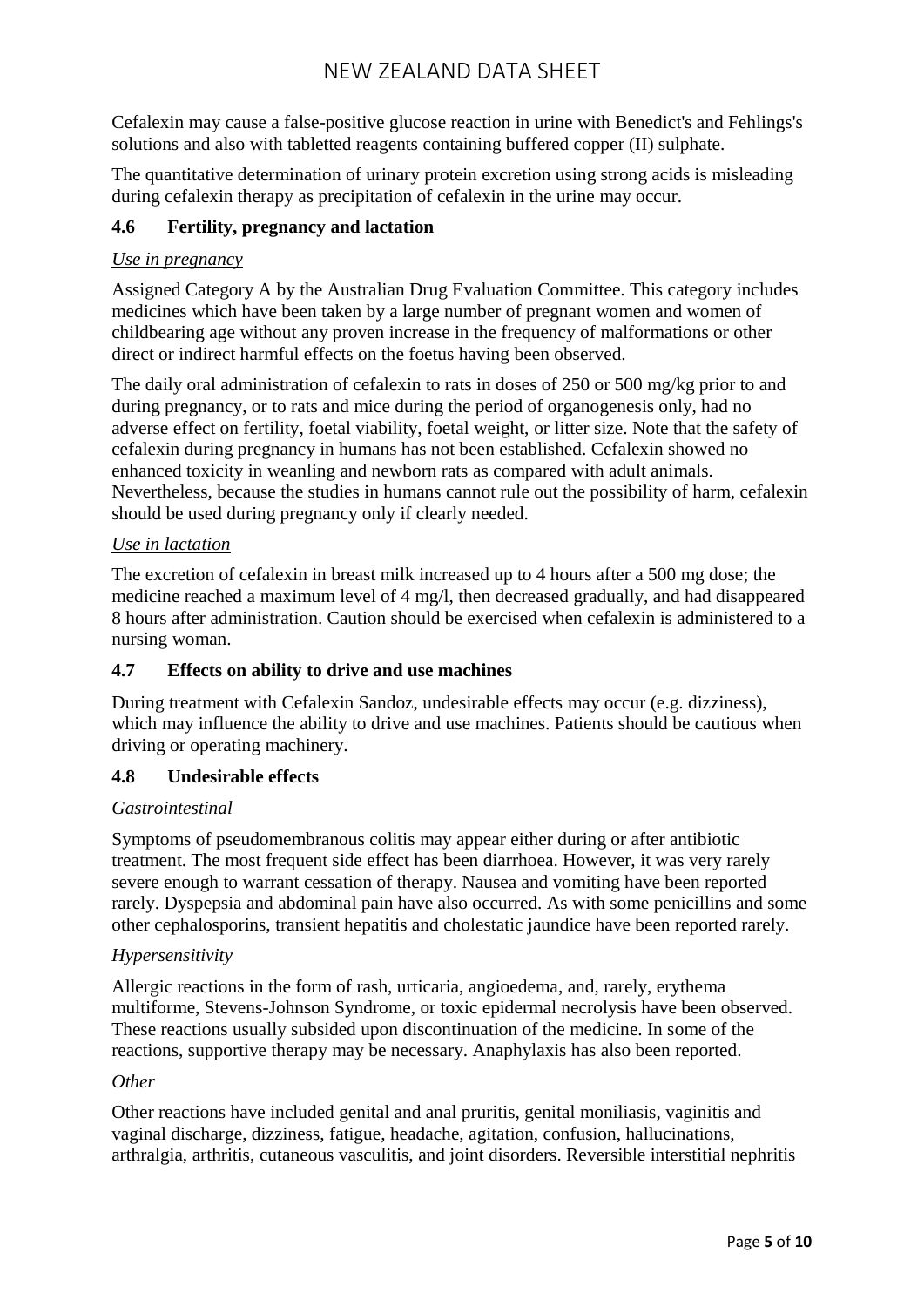has been reported rarely. Eosinophilia, neutropenia, thrombocytopenia, haemolytic anaemia and slight elevations in AST and ALT have been reported.

#### **4.9 Overdose**

#### *Signs and symptoms*

There is no definite experience of poisoning or severe overdosage with cefalexin. However, clinical features of overdosage may be similar to those seen with other cephalosporins and penicillins, i.e. convulsions, hallucinations, hyperreflexia, electrolyte imbalance, nausea, vomiting, epigastric distress, diarrhoea, and haematuria. If other symptoms are present, it is probably secondary to an underlying disease state, an allergic reaction, or toxicity due to ingestion of a second medication. The oral median lethal dose of cefalexin in rats is 5,000 mg/kg.

#### *Management*

In the event of severe overdosage, general supportive care is recommended including close clinical and laboratory monitoring of haematological, renal, hepatic functions and coagulation status until the patient is stable. Forced diuresis, peritoneal dialysis, haemodialysis, or charcoal haemoperfusion have not been established as beneficial for an overdose of cefalexin; however, it would be extremely unlikely that one of these procedures would be indicated.

For advice on the management of overdose please contact the National Poisons Centre on 0800 POISON (0800 764 766)

## **5 PHARMACOLOGICAL PROPERTIES**

#### **5.1 Pharmacodynamic properties**

#### **Pharmacotherapeutic group**

J01DB01 – First generation cephalosporins.

#### **Antibiotic class**

Cefalexin is a semi-synthetic cephalosporin antibiotic intended for oral administration.

A semisynthetic cephalosporin antibiotic for oral administration. The nucleus of cephalexin is

related to that of other cephalosporin antibiotics. The compound is a zwitterion; i.e. the molecule contains both a basic and an acidic group. The isoelectric point of cephalexin in water is approximately 4.5 to 5. The crystalline form of cephalexin, which is available, is a monohydrate. It is a white or almost white crystalline solid having a bitter taste. Solubility in water is about 1% at room temperature. It is practically insoluble in alcohol and in ether. The cephalosporins differ from penicillins in the structure of the bicyclic ring system. Cephalexin has a d-phenylglycyl group as substituent at the 7-amino position and an unsubstituted methyl group at the 3-position.

#### **Antibiotic nature and mode of action**

In vitro tests demonstrate that the cephalosporins are bactericidal because of their inhibition of cell-wall synthesis. Cefalexin has been shown to be active against most strains of the following microorganisms both in vitro and in clinical infections as described in Indications.

Aerobes, Gram-positive: Staphylococcus aureus (including penicillinase-producing strains); Staphylococcus epidermidis (penicillin-susceptible strains); Streptococcus pneumoniae; Streptococcus pyogenes.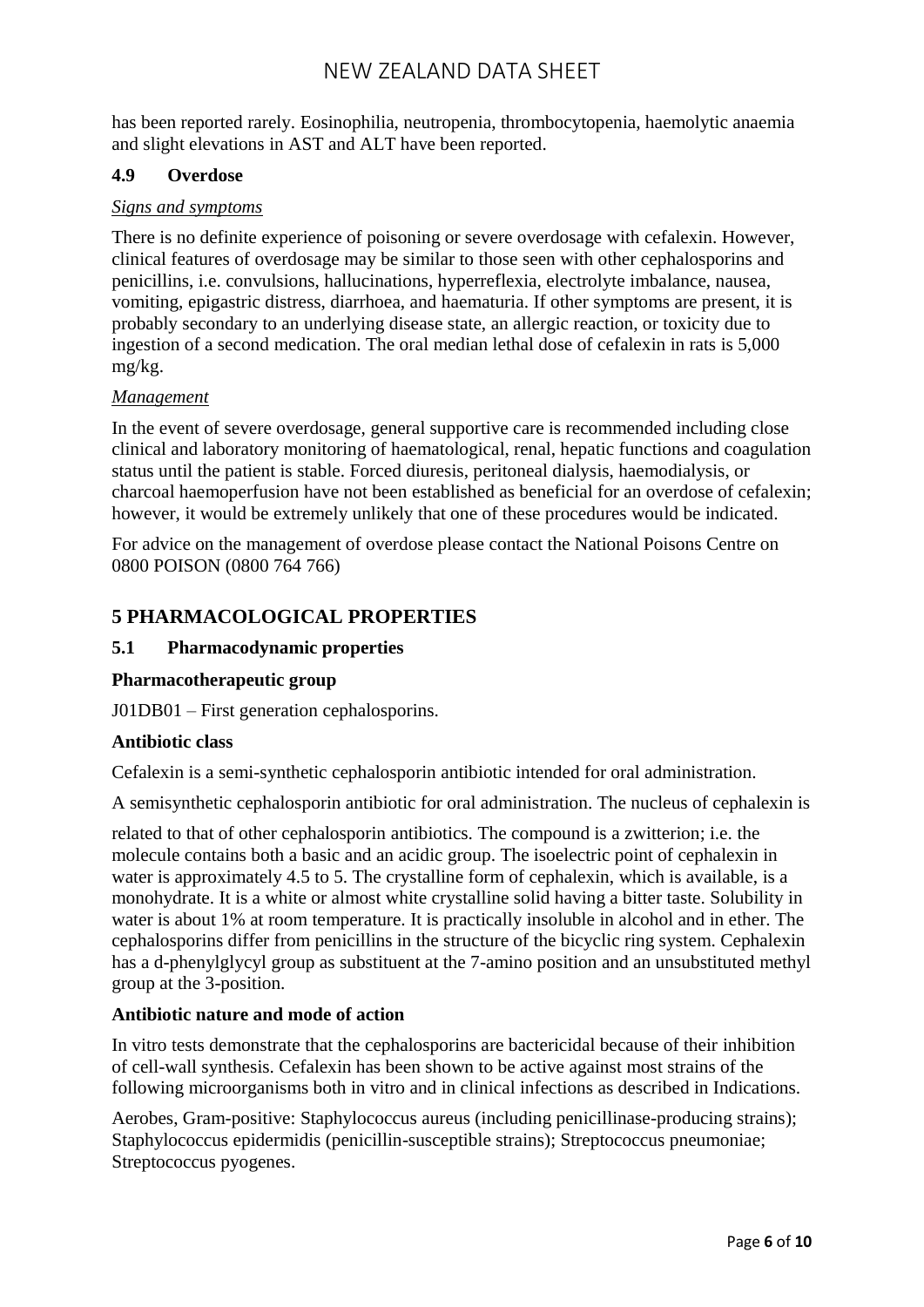Aerobes, Gram-negative: Escherichia coli; Haemophilus influenzae; Klebsiella pneumoniae; Moraxella catarrhalis; Proteus mirabilis.

#### **Susceptibility data and clinically relevant MIC ranges**

#### *Susceptibility Tests - Diffusion techniques*

Quantitative methods that require measurement of zone diameters provide reproducible estimates of susceptibility of bacteria to antimicrobial compounds. One such standardised procedure authorised by the National Committee for Clinical Laboratory Standards in Performance Standards for Antimicrobial Disc Susceptibility Tests--5th ed. as Approved Standard NCCLS Document M2-A5, Vol 13, No 24, NCCLS, Villanova, PA, 1993 has been recommended for use with discs to test the susceptibility of microorganisms to cefalexin and uses the 30 mcg cephalothin disc. Interpretation involves correlation of the diameter obtained in the disc test with the minimum inhibitory concentration (MIC) for cefalexin.

Reports from the laboratory providing results of the standard single-disc susceptibility test with a 30 mcg cephalothin disc should be interpreted according to the following criteria: a zone diameter NLT 18 mm is considered susceptible; a zone diameter between 15 and 17 mm is considered intermediate; a zone diameter NMT 14 mm is considered resistant.

A report of "Susceptible" indicates that the pathogen is likely to be inhibited by usually achievable concentrations of the antimicrobial compound in blood. A report of "Intermediate" indicates that the result should be considered equivocal, and, if the microorganism is not fully susceptible to alternative, clinically feasible medicine, the test should be repeated. This category implies possible clinical applicability in body sites where the drug is physiologically concentrated or in situations where high dosage of medicine can be used. This category also provides a buffer zone that prevents small uncontrolled technical factors from causing major discrepancies in interpretation. A report of "Resistant" indicates that usually achievable concentrations of the antimicrobial compound in the blood are unlikely to be inhibitory and that other therapy should be selected. Measurement of MIC or MBC and achieved antimicrobial compound concentrations may be appropriate to guide therapy in some infections (refer to Pharmacokinetics for information on drug concentrations achieved in infected body sites and other pharmacokinetic properties of this antimicrobial medicine.)

Standardised susceptibility test procedures require the use of laboratory control microorganisms. The 30 mcg cephalothin disc should provide the following zone diameters in these laboratory test quality control strains: for E. coli ATCC 25922, 15 to 21 mm; for S. aureus ATCC 25923, 29 to 37 mm.

#### *Dilution techniques*

Quantitative methods that are used to determine MICs provide reproducible estimates of the susceptibility of bacteria to antimicrobial compounds. One such standardised procedure authorised by National Committee for Clinical Laboratory Standards in Methods for Dilution Antimicrobial Susceptibility Tests for Bacteria That Grow Aerobically--3rd ed. as Approved Standard NCCLS Document M7-A3, Vol 13, No 25, NCCLS, Villanova, PA, 1993 uses a standardised dilution method (broth, agar, microdilution) or equivalent with cephalothin powder. The MIC values obtained should be interpreted according to the following criteria: a MIC NMT 8 mcg/mL is considered susceptible; a MIC of 16 mcg/mL is considered intermediate; a MIC NLT 32 mcg/mL is considered resistant. Interpretation should be as stated above for results using diffusion techniques.

As with standard diffusion techniques, dilution methods require the use of laboratory control microorganisms. Standard cephalothin powder should provide the following MIC values: for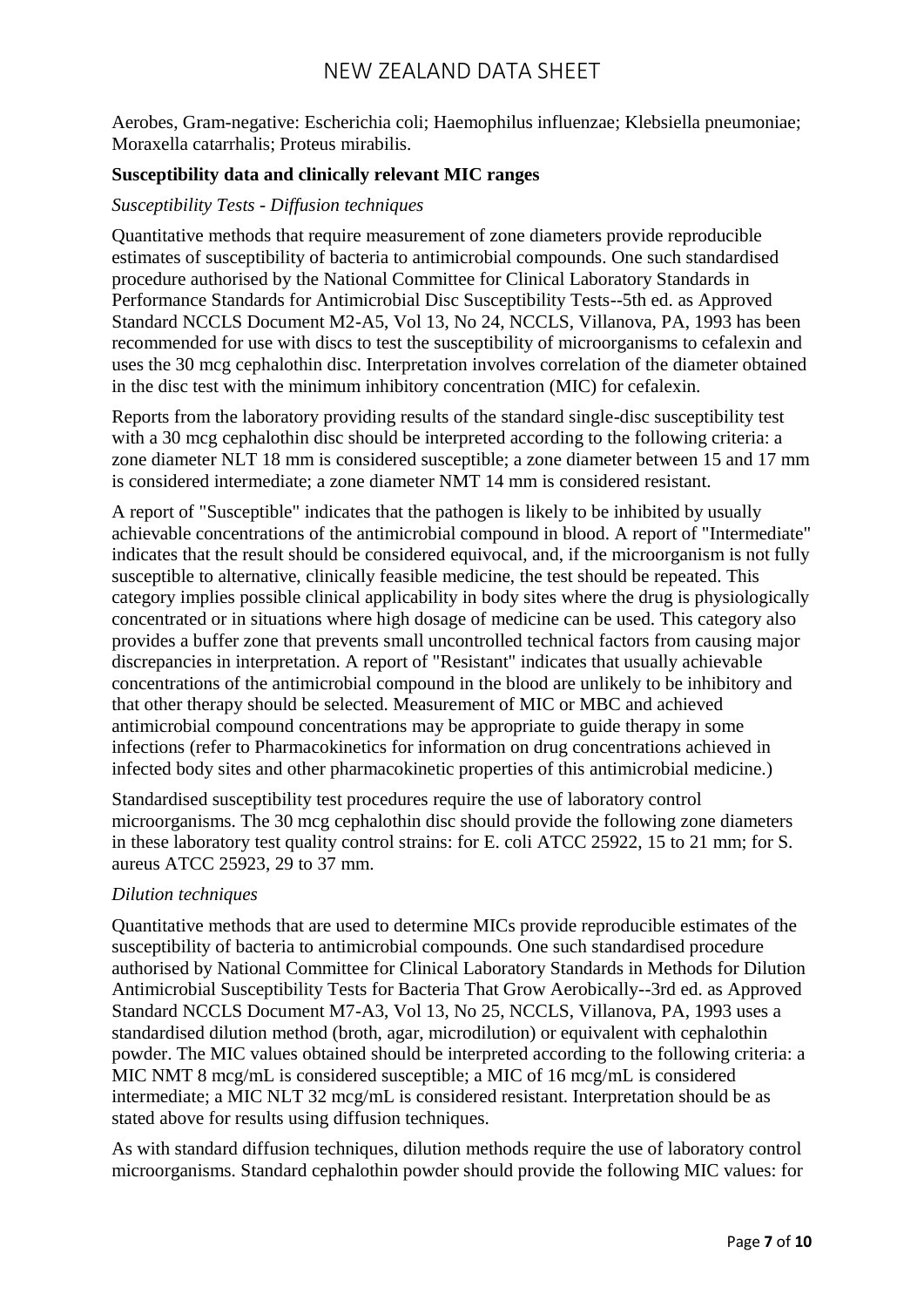E. coli ATCC 25922, 4 to 16 mcg/mL; for E. faecalis ATCC 29212, 8 to 32 mcg/mL; for S. aureus ATCC 29213, 0.12 to 0.5 mcg/mL.

#### **Resistance**

Methicillin-resistant staphylococci and most strains of enterococci (Enterococcus faecalis) are resistant to cephalosporins including cefalexin. Penicillin-resistant Streptococcus pneumoniae is usually cross-resistant to beta-lactam antibiotics. It is not active against most strains of Enterobacter spp., Morganella morganii and Proteus vulgaris. It has no activity against Pseudomonas spp. or Acinetobacter calcoaceticus. When tested by in vitro methods, Staphylococci exhibit cross-resistance between cefalexin and methicillin type antibiotics.

#### **5.2 Pharmacokinetic properties**

Pharmacokinetics

#### Absorption

Cefalexin is acid stable and may be given without regard to meals. It is rapidly absorbed after oral administration. Following doses of 250 mg, 500 mg, and 1 g, average peak serum levels of approximately 9, 18 and 32 mg/L respectively were obtained at one hour. Measurable levels were present six hours after administration.

#### **Distribution**

Cefalexin readily diffuses into tissues, including bone, joints and the pericardial as well as pleural cavities. Only 10 to 15% of a dose is bound to plasma protein.

#### Biotransformation

Cefalexin is excreted in the urine by glomerular filtration and tubular secretion. Almost the entire dose recovered from the urine is therapeutically active.

#### Elimination

Elimination is mainly renal. The half-life is approximately 50 min and this increases with reduced renal function. Studies showed that over 90% of the medicine was excreted unchanged in the urine within 8 hours. During this period, peak urine concentrations following the 250 mg, 500 mg and 1 g doses were approximately 1000, 2200, and 5000 mg/L respectively.

Serum levels of cefalexin can be considerably reduced by haemodialysis or peritoneal dialysis.

#### **5.3 Preclinical safety data**

The daily oral administration of cefalexin to rats in doses of 250 or 500 mg/kg prior to and during pregnancy, or to rats and mice during the period of organogenesis only, had no adverse effect on fertility, foetal viability, foetal weight, or litter size.

Cefalexin showed no enhanced toxicity in weanling and newborn rats as compared with adult animals.

The oral  $LD_{50}$  of cefalexin in rats is 5,000 mg/kg.

### **6 PHARMACEUTICAL PARTICULARS**

#### **6.1 List of excipients**

**Cefalexin Sandoz capsules**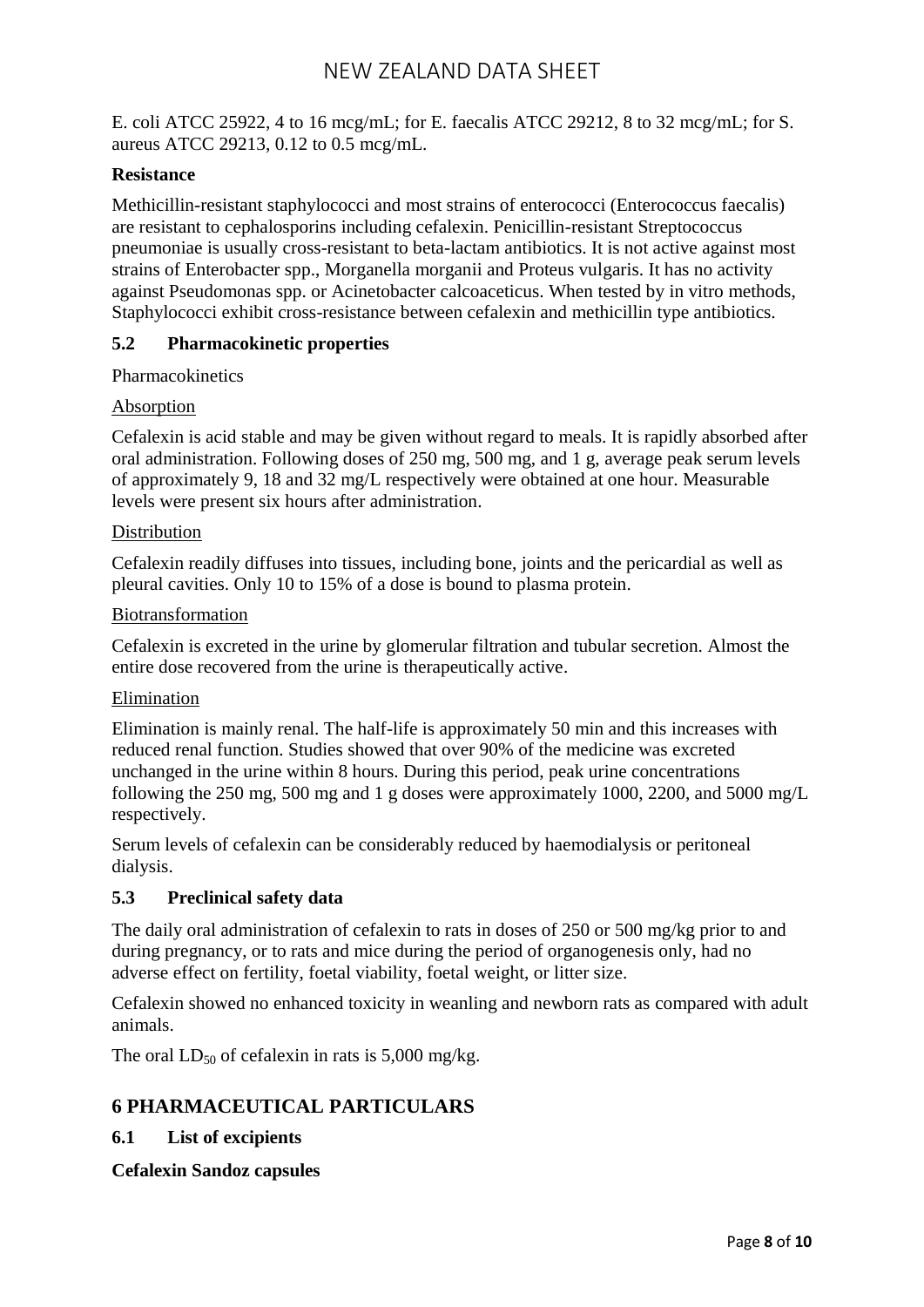Gelatin, microcrystalline cellulose, magnesium stearate, titanium dioxide pigment.

#### **Cefalexin Sandoz granules for oral suspension**

Sucrose, guar gum, tutti frutti flavour, sodium benzoate, apple flavour, raspberry flavour, strawberry flavour, citric acid, simethicone, iron oxide pigment, saccharin sodium.

#### **6.2 Incompatibilities**

None known.

#### **6.3 Shelf life**

#### **Unopened container**:

Cefalexin Sandoz capsules: 48 months.

Cefalexin Sandoz granules for oral suspension: 36 months.

**After container first opened**: Not applicable.

#### **After dilution or reconstitution**:

Cefalexin Sandoz capsules: not applicable.

Cefalexin Sandoz granules for oral suspension: 14 days when stored between 2 to 8°C (*refrigerate, do not freeze*).

#### **6.4 Special precautions for storage**

#### **Cefalexin Sandoz capsules**

Store below 30°C. Protect from light and moisture.

#### **Cefalexin Sandoz granules for oral suspension**

Store at or below 25°C. Protect from light and moisture.

#### **6.5 Nature and contents of container**

#### **Cefalexin Sandoz capsules**

Packs of 20 or 100 capsules in blister strips.

#### **Cefalexin Sandoz granules for oral suspension**

Bottles of 100 mL.

#### **6.6 Special precautions for disposal**

No special requirements for disposal

#### Instructions for use/handling

*Reconstitution of Cefalexin Sandoz granules for oral suspension 125 mg/5 mL*

Add 64 mL of water to make up 100 mL. Close and shake well at once. Store the prepared suspension under refrigeration (2 to 8°C), and use within 14 days of preparation. Shake well before use.

*Reconstitution of Cefalexin Sandoz granules for oral suspension 250 mg/5 mL*

Add 63 mL of water to make up 100 mL. Close and shake well at once. Store the prepared suspension under refrigeration (2 to 8°C), and use within 14 days of preparation. Shake well before use